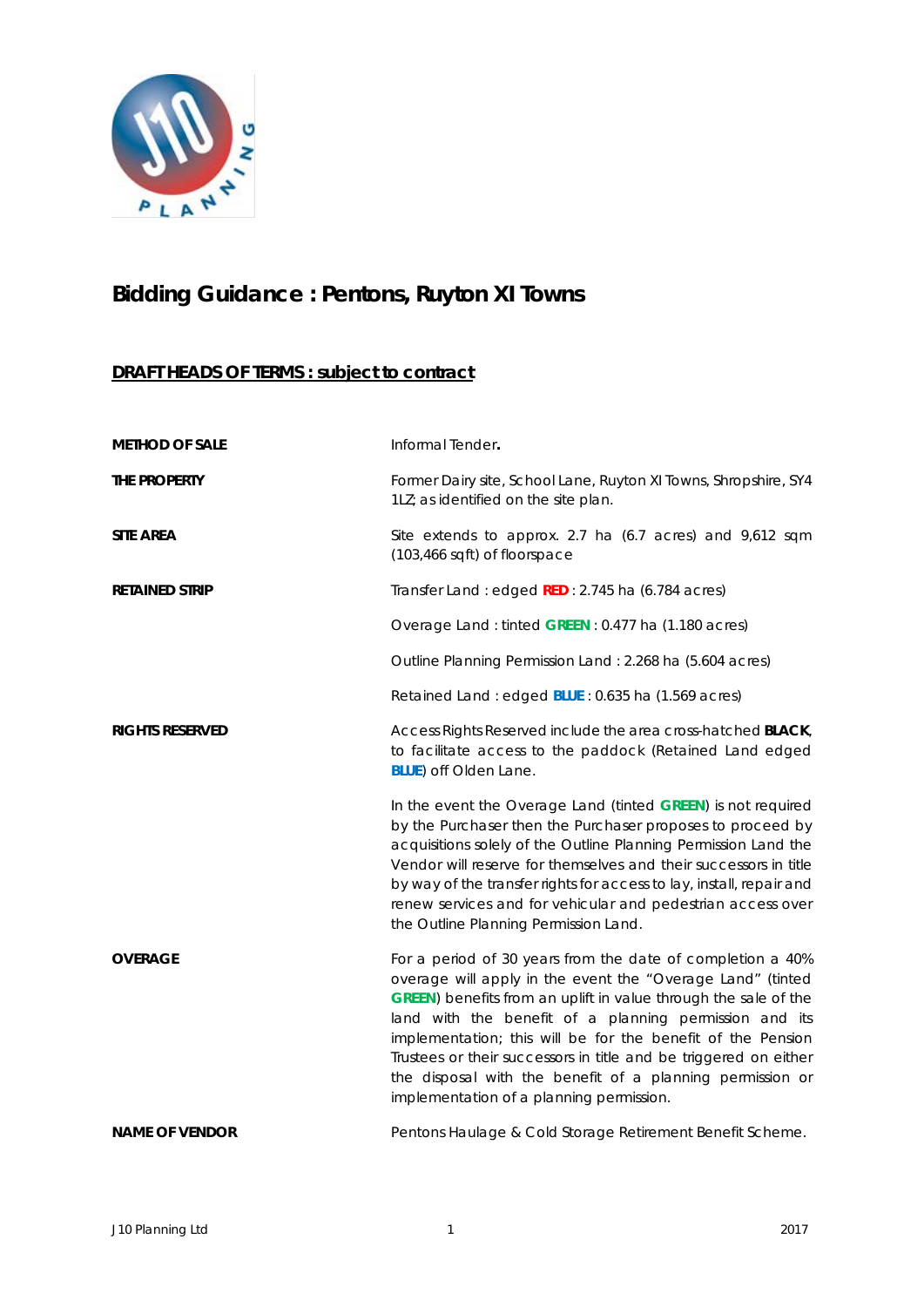**VENDORS LAWYERS** Thomas Pearson of JMW Solicitors LLP 1 Byrom Place, Spinningfields, Manchester, M3 3HG Email [: thomas.pearson@jmw.co.uk](mailto:thomas.pearson@jmw.co.uk) Tel : 0161 828 1946 Mob : 07879 568321 Fax : 0161 828 1819 DX Address : 14372, Manchester 1

**VENDORS AGENTS VENDORS Justin Paul of J10 Planning Ltd** 1-3 Upper Eastgate Row, Eastgate Row North, Chester, CH11LQ Email : justin@j10planning.com Tel : 01244 349400 Mob : 07971 446630 Fax : 01244 349402

#### **IMPORTANT NOTES**

These guidance notes and any other associated supplementary information provided by the agents are intended to give a fair and substantially correct overall description for the guidance of intending purchasers and have been produced in good faith, they are set out as a general guide only and do not constitute any part of an offer or contract. Prospective purchaser(s) may wish to seek their own professional advice. Please note that the vendor is not required to accept the highest or indeed any offer. Any offer is made at your own risk.

No person in the employment of J10 Planning Ltd or JMW Solicitors LLP has any authority to make or give any representation to warranty (including services) whatsoever, in relation to this property or these particulars, nor to enter into any contract relating to the property on behalf of the vendor. A final inspection prior to exchange of contracts is recommended.

All measurements, dimensions, areas, text, photographs, plans, reference to condition and if necessary permissions for use and occupation and their details are provided in good faith and are believed to be correct, they should not be relied upon as a true, scaled and precise representation and are provided for guidance only. Any intending purchaser(s) should not rely upon them as statements or representations of fact but must satisfy themselves by inspection or otherwise as to the correctness of them.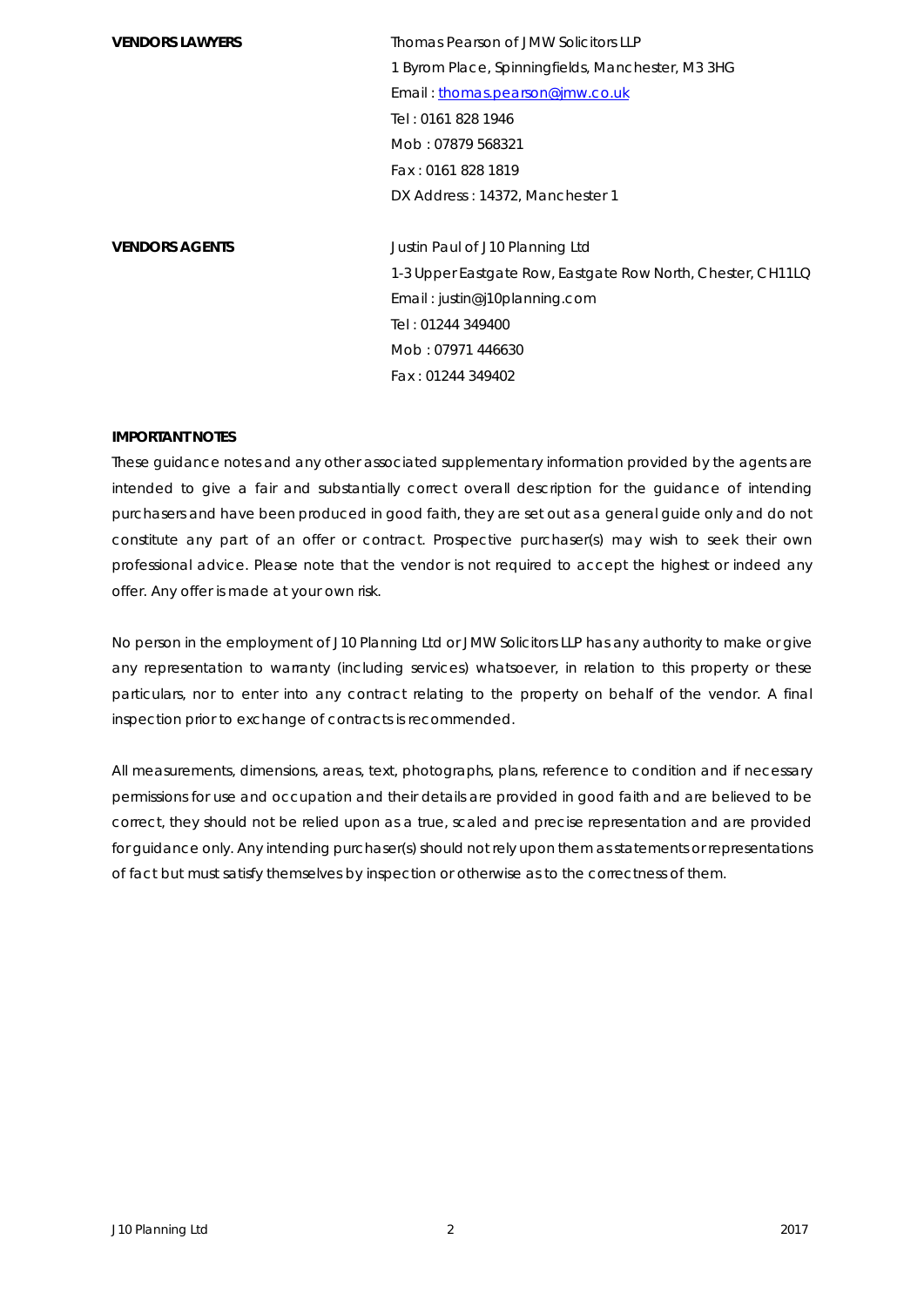### **CONDITIONS OF BIDDNG**

| <b>COSTS</b>               | Each side to pay their own cost of the transaction.                                                                                                                                                                                                                                                                                                                                                                                     |
|----------------------------|-----------------------------------------------------------------------------------------------------------------------------------------------------------------------------------------------------------------------------------------------------------------------------------------------------------------------------------------------------------------------------------------------------------------------------------------|
| <b>VAT</b>                 | We are advised that the sale price will be subject to VAT and<br>that the property is elected for VAT.                                                                                                                                                                                                                                                                                                                                  |
| <b>TENURE</b>              | The site is being offered for sale as a Freehold either with the<br>benefit of vacant possession (subject to a 3 month break<br>notice on a lease) or subject to the balance of a 5 year lease<br>term between the owners (Pentons Haulage & Cold Storage<br>Retirement Benefit Scheme) and Pentons Haulage & Cold<br>Storage Ltd. The lease will contain a rolling break clause of 3<br>months actionable by both landlord and tenant. |
| <b>DEPOSIT</b>             | A 10% non-refundable deposit will be payable upon exchange<br>for the successful bidder and offset against the purchase price<br>at completion.                                                                                                                                                                                                                                                                                         |
| <b>ASSIGNABILTY</b>        | None.                                                                                                                                                                                                                                                                                                                                                                                                                                   |
| <b>OVERAGE LAND</b>        | You are not obliged to include the "Overage Land" tinted<br>GREEN as part of your bid, however, if you are seeking to<br>acquire this area of land over and above the land which is<br>subject of the Outline Planning Permission then you may<br>consider acquiring this in one of two ways.                                                                                                                                           |
|                            | Firstly, by way of an "option to purchase" that will attract a<br>£50,000 premium that will be non-returnable and non-<br>deductible from any eventual purchase price or overage<br>valuation for the benefit of a 10 year option. The price will be<br>calculated on the market value of the overage land at the<br>time of service of the option notice. Upon exercise of the option<br>the Overage provisions would then apply.      |
|                            | Secondly, by way of a straight transfer purchase of the transfer<br>land with the overage provisions applying from the date of<br>completion to the overage land.                                                                                                                                                                                                                                                                       |
| DELAYED DEVELOPMENT OPTION | There is an opportunity to agree a delayed development<br>option, with the potential for a period of future rental income<br>being generated from Pentons Haulage & Cold Storage<br>Limited's continued use of the site whilst planning permission is<br>achieved by virtue of the lease referred to above under the<br>heading "Tenure" with a passing rent of £75,000 per annum<br>(exclusive of VAT).                                |
| <b>SUB-STATION</b>         | Whist there maybe an opportunity to remove the 11KV sub-<br>station located on site no such opportunity is believed to<br>remove/relocate the 33KV sub-station.                                                                                                                                                                                                                                                                         |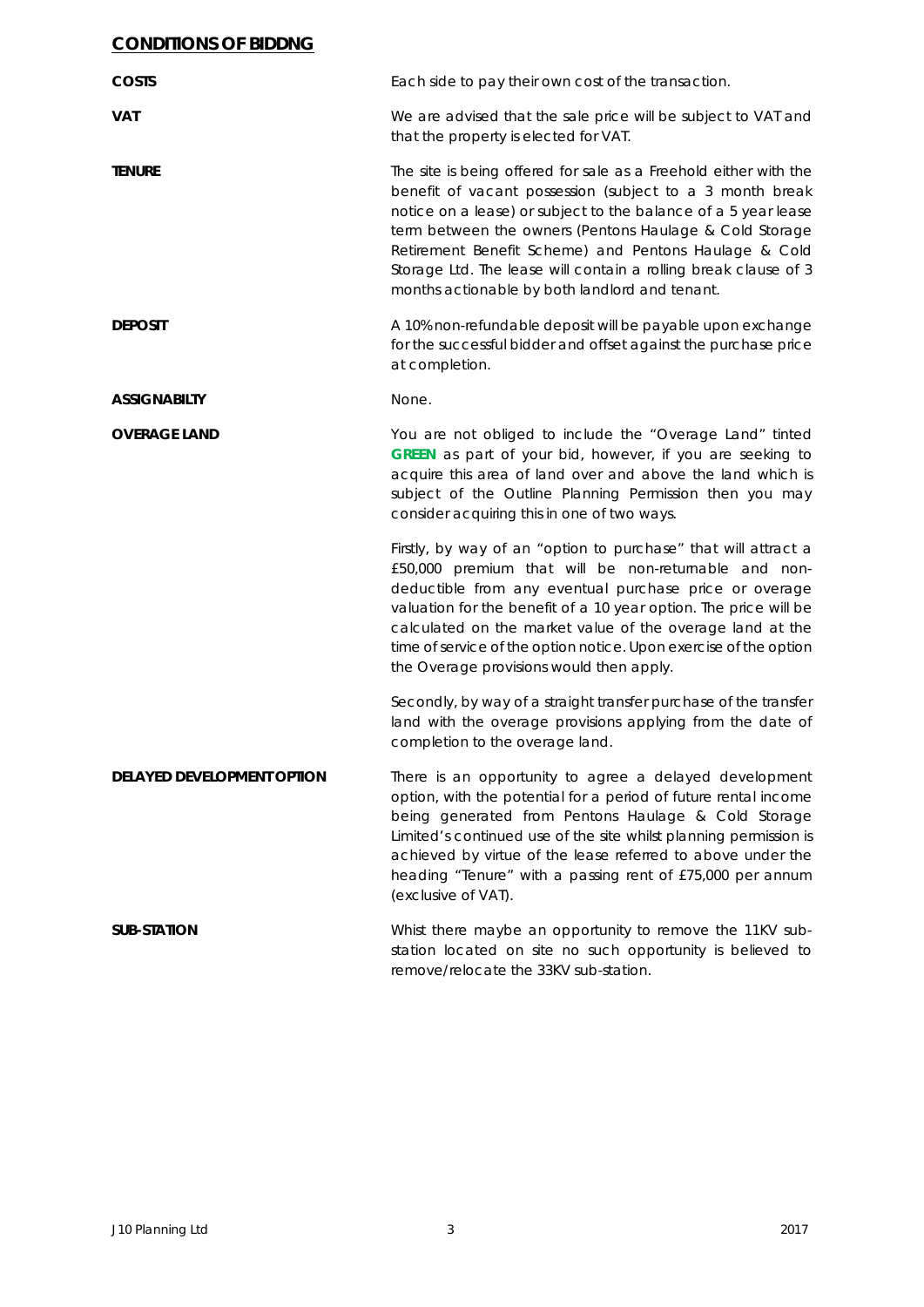#### **DETAILS REQUIRED FOR ANY BID**

| Name of Purchaser                    | full details Including Company Registration Number, Company<br>VAT Number and Registered Address of Purchaser                                                                                                                                                                                                                                                                                                                        |
|--------------------------------------|--------------------------------------------------------------------------------------------------------------------------------------------------------------------------------------------------------------------------------------------------------------------------------------------------------------------------------------------------------------------------------------------------------------------------------------|
| Key Contact Details for Purchaser    | full name, title, position, email, mobile, landline and address                                                                                                                                                                                                                                                                                                                                                                      |
| <b>Purchaser's Agent</b>             | full details                                                                                                                                                                                                                                                                                                                                                                                                                         |
| Purchaser's Lawyer                   | full details                                                                                                                                                                                                                                                                                                                                                                                                                         |
| <b>Purchaser's Guarantor</b>         | full details                                                                                                                                                                                                                                                                                                                                                                                                                         |
| Funding / Finance                    | Please confirm whether any finance is required or not.                                                                                                                                                                                                                                                                                                                                                                               |
|                                      | If not, then please provide proof of available funds.                                                                                                                                                                                                                                                                                                                                                                                |
|                                      | If it is, then please provide written evidence that funding is<br>available and has been approved in principle for the purchase<br>of this property; identifying the funder(s) and providing letter of<br>intent.                                                                                                                                                                                                                    |
| <b>Accounts</b>                      | Where requested, a copy of last 3 years trading accounts to<br>be provided.                                                                                                                                                                                                                                                                                                                                                          |
| Authority to Bid                     | If authority is required then please provide details of your ability<br>to offer and whether any board or other approvals to<br>complete a purchase are required.                                                                                                                                                                                                                                                                    |
| Intentions                           | You must declare your intentions clearly; stating whether you<br>are seeking to acquire as an investment or as a development<br>site and for what planning use class(s) are intended.                                                                                                                                                                                                                                                |
| <b>Scheme Bid</b>                    | If acquiring for redevelopment you will be expected to provide<br>draft schematic<br>layout with a full schedule of<br>а<br>accommodation identifying the number of units and<br>floorspace involved. You will also be asked to complete<br>and provide the <b>COSTPLAN</b> template issued that discloses<br>(amongst other things, build costs, assumed abnormals,<br>professional fees, sales and marketing costs, sales values). |
| <b>Basis of Bid</b>                  | You must state whether your interest pertains to the whole of<br>the transfer land (i.e. the land edged RED which includes the<br>Overage Land tinted GREEN) and whether the overage land is<br>to be needed in the transfer and price or to be taken by way<br>of an option (i.e. the land edged RED less the Overage Land<br>tinted GREEN).                                                                                        |
| <b>Conditionality &amp; Price</b>    | Any conditionality must be set out clearly together with the<br>price and any proposed payment profile.                                                                                                                                                                                                                                                                                                                              |
| Timescale                            | Bidders must provide a detailed programme for any<br>subsequent stages towards completion (e.g. planning,<br>consultation, conditional discharge, commencement of build).                                                                                                                                                                                                                                                            |
| <b>Track Record &amp; References</b> | Where requested, you must provide evidence of experience<br>and delivery and two referees with whom the vendor can<br>approach.                                                                                                                                                                                                                                                                                                      |
| <b>Purchasers Professional Team</b>  | For all conditional bids you must provide details of any<br>development team (design, planning, technical, etc) to be<br>appointed. If you wish to use/retain the services of J10 then<br>please make this clear.                                                                                                                                                                                                                    |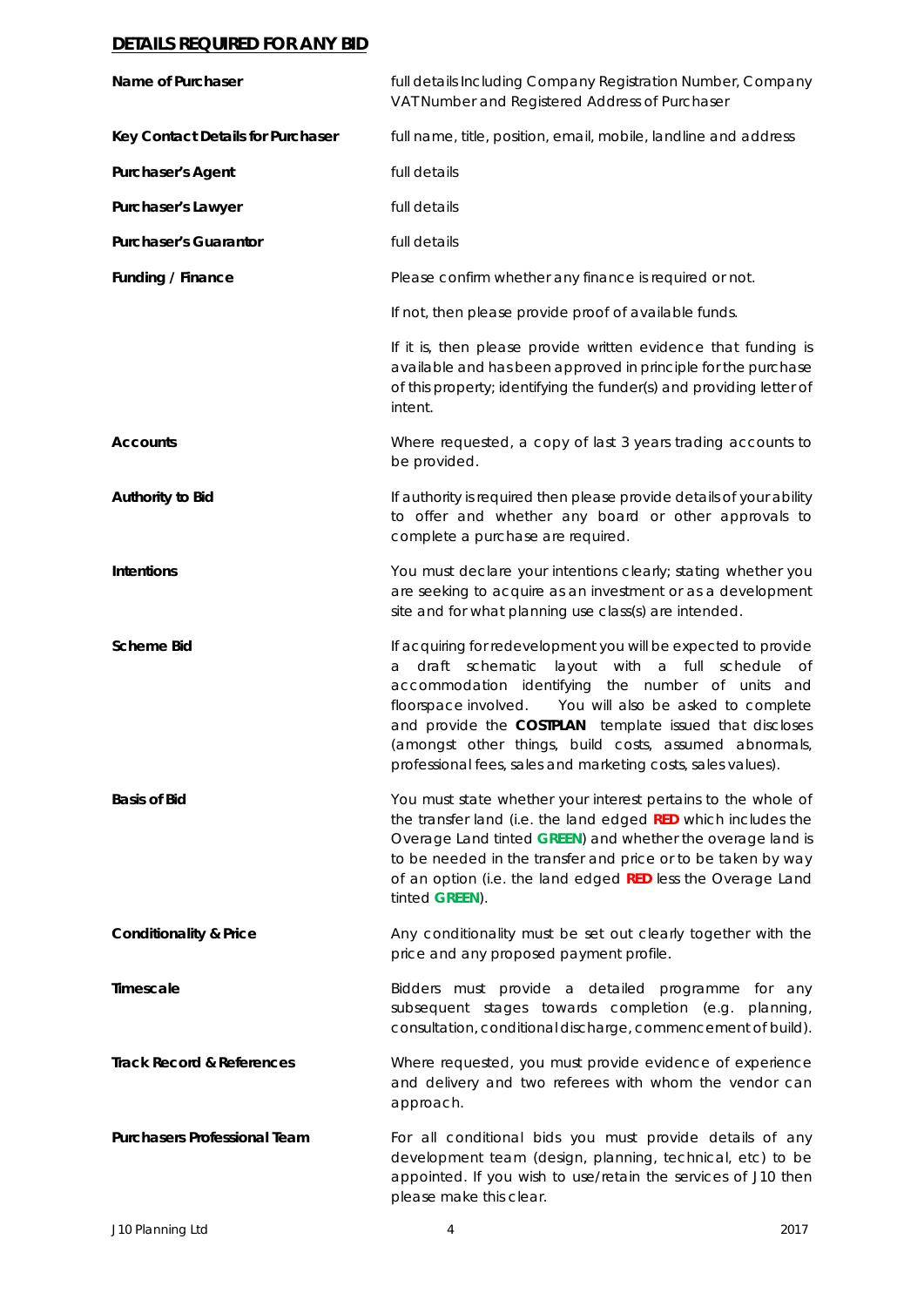#### **BIDDING NOTES**

- 1. The vendors expect full information to be provided with any offer submitted and any information that is incomplete or not provided will deem the offer void and will not be taken any further.
- 2. Bids marked **"Pentons"** must be submitted and sent FAO Justin Paul at J10 Planning.
- 3. Following the receipt of bids a shortlist of parties will be selected to proceed to a further round of bidding when best and final offers will be invited.
- 4. Please note that the vendor is not required to accept the highest or indeed any offer. Any offer is made at your own risk.
- 5. Outline planing permission was granted on 15 November 2007 (ref. 05/13752/OUT) for the redevelopment of the site for up to 80 residential dwellings subject to a S106 legal agreement (dated 6 November 2007, as illustrated by the schematic masterplan shown below. This permission was renewed/extended on 23 December 2011 (ref 10/04143/OUT) with a deed of variation to the S106 legal agreement dated 22 December 2011; it duly expired on 23 December 2016.
- 6. A detailed Information Pack is available for download from a **DATAROOM**. This includes topographical survey drawings to facilitate bidders in preparing a scheme and a host of technical surveys and assessments. This is only available from the vendor's agent upon written email/letter request identifying the interested party.
- 7. Viewing and access strictly through prior appointment with agents.



## **SITE PLAN**